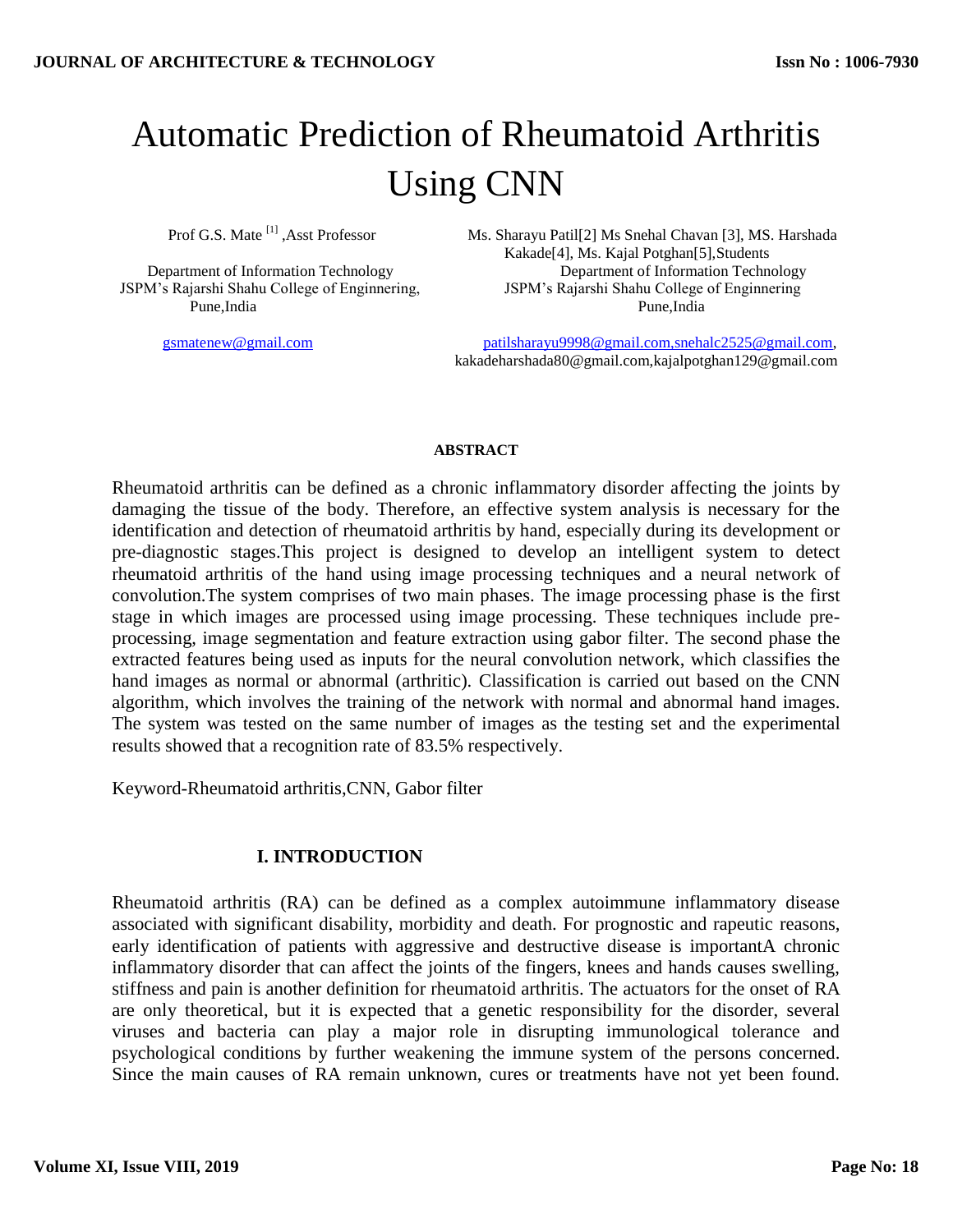Today all treatments and therapies are only available to reduce symptoms and delay the progression of the disease (Newman, 1995).

RA has many signs and symptoms that can be detected in an image, including:

- tender, warm, swollen joints
- hours of morning stiffness
- firm bumps of rheumatoid nodules in the skin (tissue)

Rheumatoid arthritis (RA) or joint inflammation can be characterized as a complex autoimmune incendiary infection that is linked to impressive disability, horror and death .Early distinguishing evidence of patients with severe dangerous infection is essential for predictive reasons. An alternative definition for rheumatoid joint pain is an ongoing fire problem that can affect the joints of the fingers, knees and hands, leading to swelling, firmness and agony.The close distance between the femoral and tibial bones, the loss of cartilage and the spurs of the bone are the basic signs of this disease. In our identification system, we focus on extracting these features using certain image processing techniques to be fed into a neural network that has the ability to classify with many normal and arthritic hand images after learning convergence.

## **II. Related work**

Rheumatoid Arthritis (RA) is a disease where the joints of knees, fingers get affected. RA results in joint stiffness, pain, swelling of the joints which showsdeformity in the late stages of the disease. So its detection is of at most important in early stages, Various researchers has proposed methods like MRI, X-Ray, Radiography, Thermograph etc. for the detection of RA. For supporting research in RA

## **"Automatic Quantification of Joint Space Narrowing and Erosions in RA"**

GorgLangs et al[1] The application was proposed where the quantification of radiographic changes in RA was done by measuring two indicators for disease progression. Hand radiograph was used to determine bone positions and contour delineations are determined.

#### **"Automatic Analysis of Rheumatoid arthritis based on statistical features".**

Mrs Swati Bhisikar [3] have proposed application based on image processing technique using MATLAB to analyze joint space narrowing. The input were given in the form of finger X-Ray image , the image was preprocessed and the features were extracted and the joint space location were calculated. Active shape model was used to find the bone boundaries. The future scope of this was to diagnose the severity of the disease.

#### **"Study on deep machine learning algorithms for diagnosis of diseases".**

Dinu A.J [4] have proposed application based on different machine learning algorithms and artificial intelligence to predict diseases like Rheumatoid Arthritis, Joint Localization Active shape model gave accuracy of 96%. K-means image segmentation gave accuracy of 93% and Counter delineation, ASM driven snakes gave accuracy of 92%.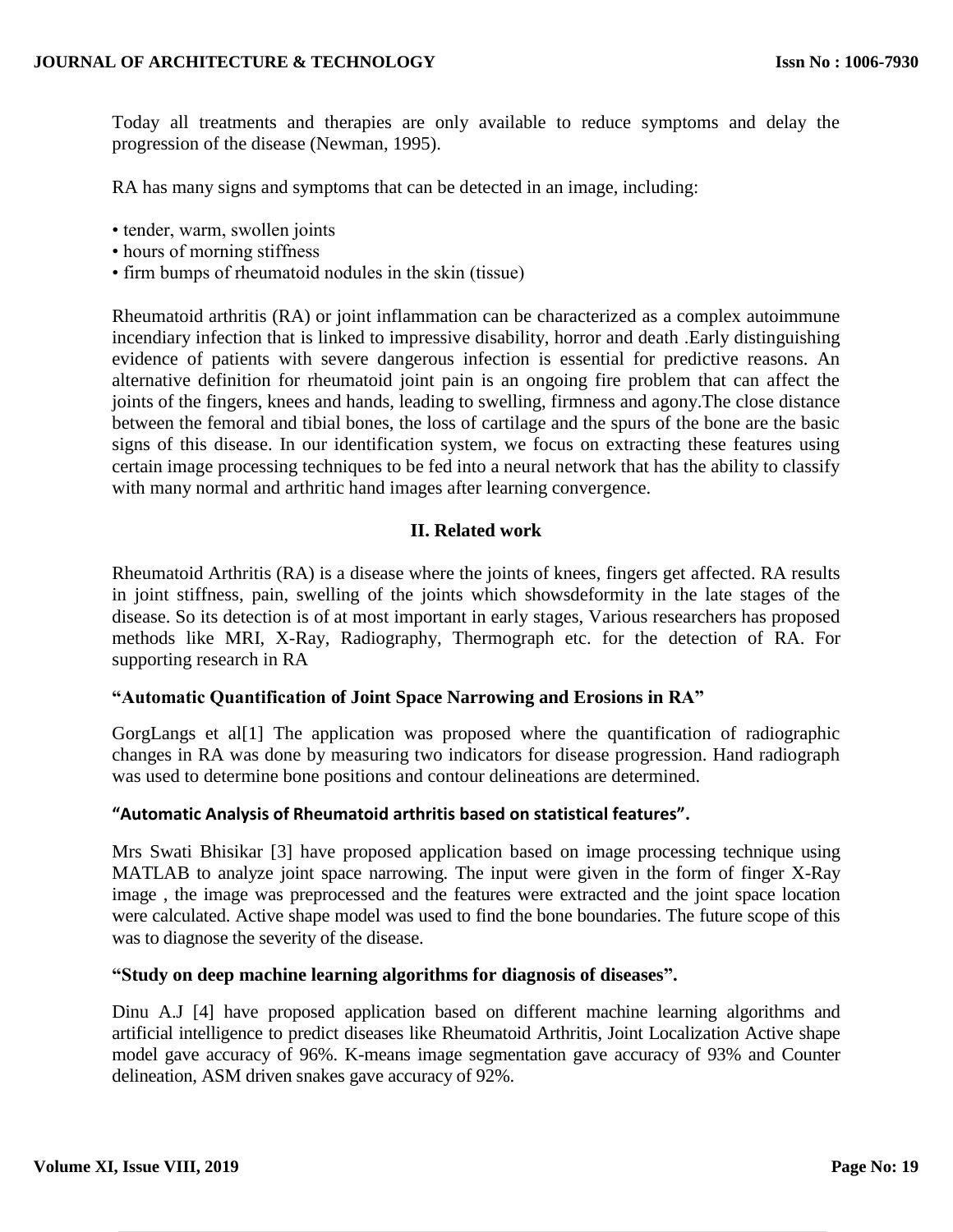# **"Contour Detection Using Multi-scale Active Shape Models".**

S.Mahmoodi [5]have proposed application based on Active shape model(ASM) used for adaptive multi-scale edge tracking scheme.

# **"Computer-Assisted bone age assessment based on features automatically extracted from a hand radiograph"**

EwaPietkahava[6] proposed application based on computer assisted bone age assessment based on hand radiology. The entire study was leading to an estimation of skeletal maturity. The features were extracted from computer radiography(CR).Georg Langs et al proposed Automatic Quantification of Joint Space Narrowing and Erosions in RA

# **III. System Architecture**



## **Fig 1.System Architecture**

**Preprocessing-**Pre- processing is the main step in image analysis that performs image enhancement and noise reduction techniques to improve image quality. The image is enhanced by improving fine details and removing noise from the image. In the rheumatoid arthritis system,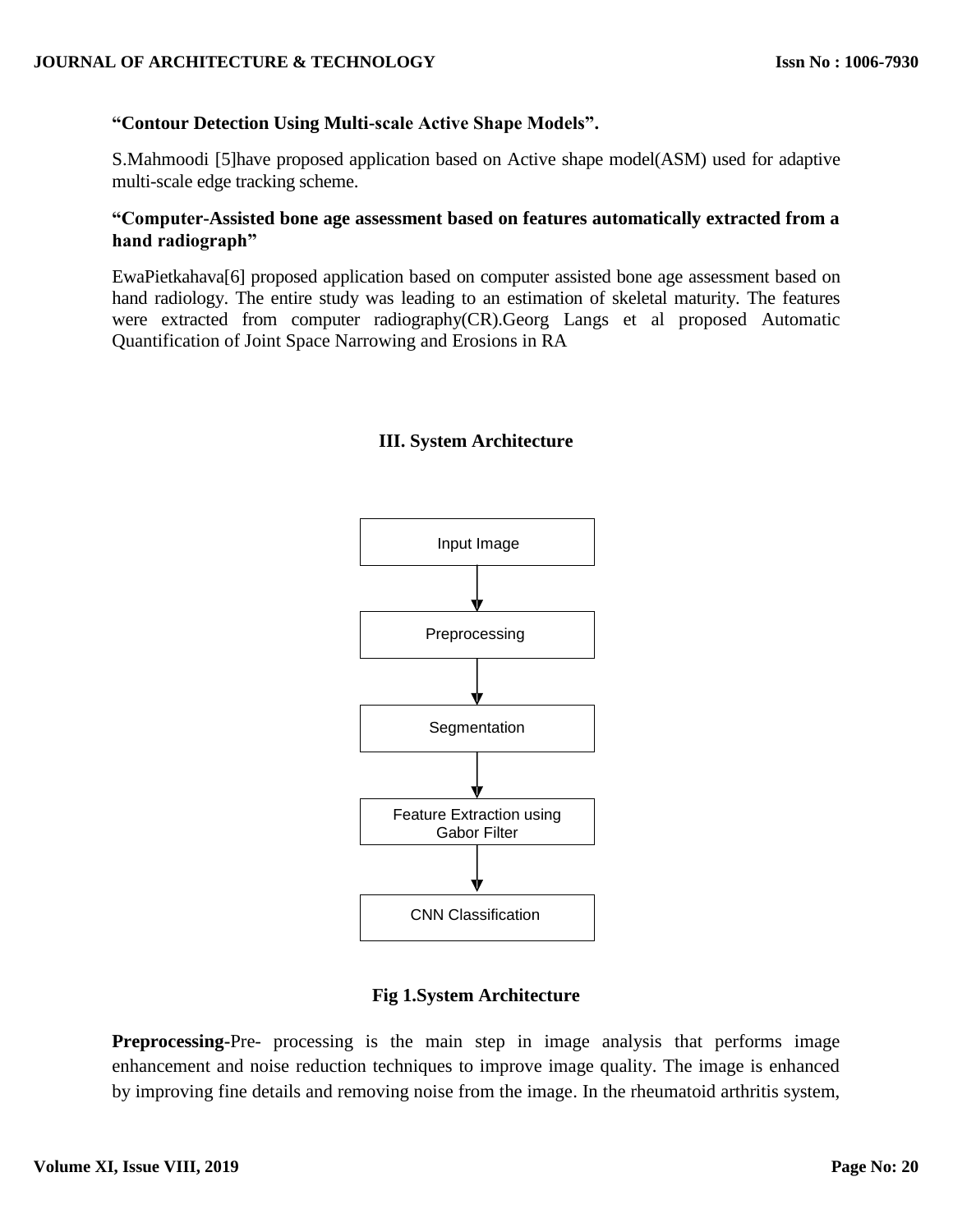Enhancement and noise reduction techniques are implemented, which can produce the best possible results. Enhancement will lead to more prominent edges and a sharp image such as the tumor noise is obtained will reduce the blurring effect of the image.

**Segmentation-**Image segmentation is a process of dividing the image into homogeneous regions that correspond to different objects in the image. The image is divided into meaningful regions. The image can be segmented using fundamental image features such as intensity, edge or texture.

**Feature extraction**-The extraction of features is the technique used to extract specific features from pre- processed images of various abnormal categories. This technique extracts the high level of features required to classify the targets. Features are the items that are unique in size, shape, composition, location, etc. The extraction of features is an important step in building any classification of patterns and aims to extract the relevant information that characterizes every class. Here we use Gabor filter for extracting features.







## **Fig 1 Original Image Fig 2 Segmentation**



## **IV. Experimental Results**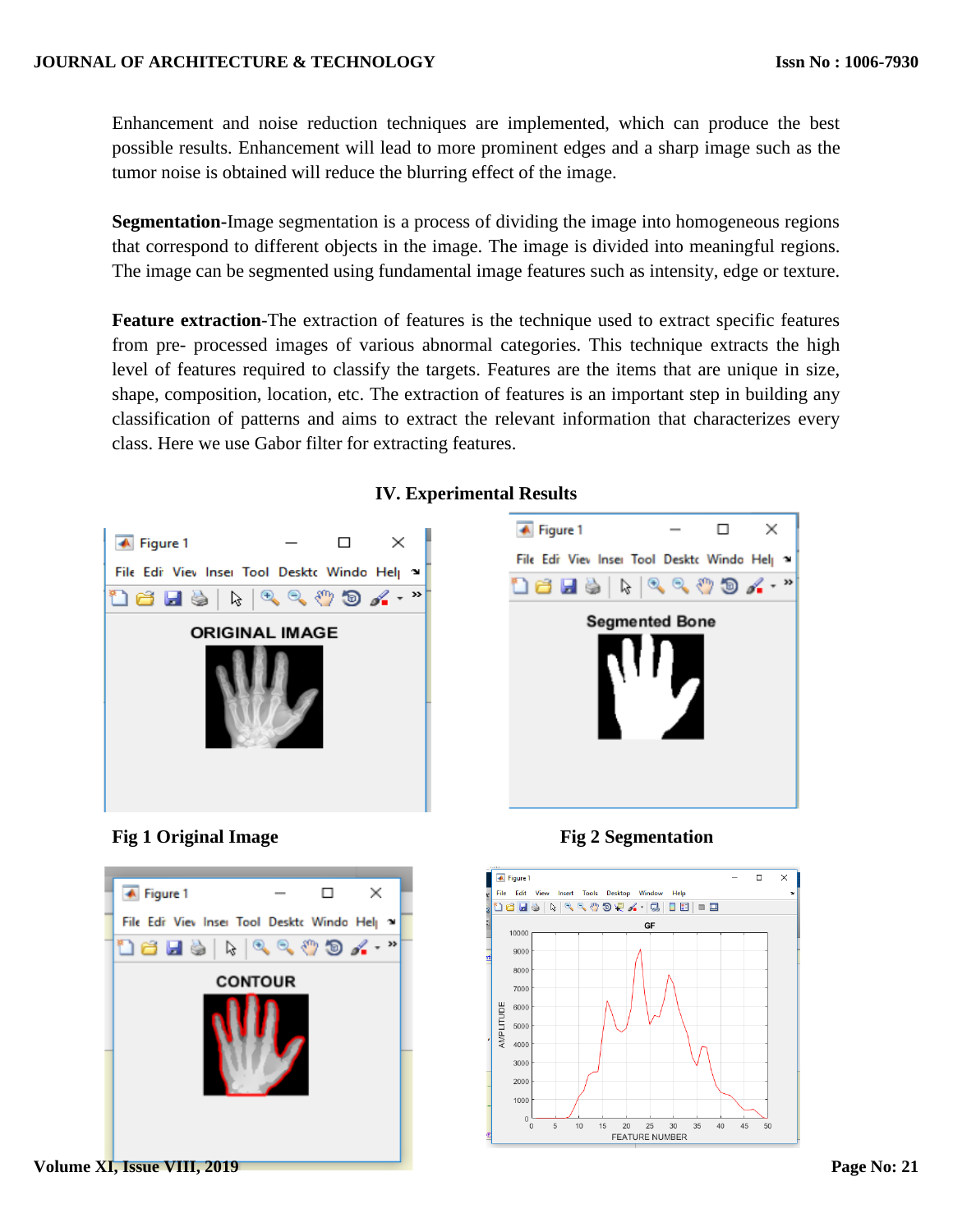| Command Window |                 |  |  |  |                                           |  |  |  |
|----------------|-----------------|--|--|--|-------------------------------------------|--|--|--|
|                |                 |  |  |  | Epoch 1: Cost on iteration 1 is 0.034783  |  |  |  |
|                |                 |  |  |  | Epoch 1: Cost on iteration 2 is 0.014060  |  |  |  |
|                |                 |  |  |  | Epoch 1: Cost on iteration 3 is 0.010867  |  |  |  |
|                |                 |  |  |  | Epoch 1: Cost on iteration 4 is 0.006882  |  |  |  |
|                |                 |  |  |  | Epoch 1: Cost on iteration 5 is 0.007398  |  |  |  |
|                |                 |  |  |  | Epoch 1: Cost on iteration 6 is 0.005393  |  |  |  |
|                |                 |  |  |  | Epoch 1: Cost on iteration 7 is 0.005176  |  |  |  |
|                |                 |  |  |  | Epoch 2: Cost on iteration 8 is 0.006032  |  |  |  |
|                |                 |  |  |  | Epoch 2: Cost on iteration 9 is 0.004828  |  |  |  |
|                |                 |  |  |  | Epoch 2: Cost on iteration 10 is 0.005328 |  |  |  |
|                |                 |  |  |  | Epoch 2: Cost on iteration 11 is 0.004999 |  |  |  |
|                |                 |  |  |  | Epoch 2: Cost on iteration 12 is 0.005044 |  |  |  |
|                |                 |  |  |  | Epoch 2: Cost on iteration 13 is 0.005273 |  |  |  |
|                |                 |  |  |  | Epoch 2: Cost on iteration 14 is 0.004085 |  |  |  |
|                |                 |  |  |  | Epoch 3: Cost on iteration 15 is 0.004572 |  |  |  |
|                |                 |  |  |  | Epoch 3: Cost on iteration 16 is 0.004713 |  |  |  |
|                |                 |  |  |  | Epoch 3: Cost on iteration 17 is 0.004727 |  |  |  |
|                |                 |  |  |  | Epoch 3: Cost on iteration 18 is 0.006297 |  |  |  |
|                |                 |  |  |  | Epoch 3: Cost on iteration 19 is 0.005099 |  |  |  |
|                |                 |  |  |  | Epoch 3: Cost on iteration 20 is 0.004510 |  |  |  |
|                |                 |  |  |  | Epoch 3: Cost on iteration 21 is 0.004718 |  |  |  |
|                | $x \rightarrow$ |  |  |  |                                           |  |  |  |
|                |                 |  |  |  |                                           |  |  |  |

 **Fig 5 CNN Training**

The above figure 1 shows input image of proposed system. As can be seen in figure 2 shows result of segmentation, figure 3 represent counter and figure 4 shows result of Gabor filter.

#### **V.Conclusion**

This project is designed to develop an intelligent system to detect rheumatoid arthritis of the hand using image processing techniques and a neural network of convolution.The system comprises of two main phases. The image processing phase is the first stage in which images are processed using image processing. These techniques include pre-processing, image segmentation and feature extraction using gabor filter. The system was tested on the same number of images as the testing set and the experimental results showed that a recognition rate of 83.5% respectively.

#### **References**

[1] GorgLangs et al- "Automatic Quantification of Joint Space Narrowing and Erosions in RA" IEEE Transaction on Medical Imaging Vol28, No 1 Jan2009.

[2] Yinghe Huo, et al,―"Automatic joint detection in rheumatoid arthritis hand radiograph"‖, IEEE 10th International Symposium on Biomedical Imaging: From Nano to Macro San Francisco, CA, USA, April 7-11, 2013.

[3] Mrs. Swati A. Bhisikar, Dr. Sujata N. Kale - "Automatic Analysis of Rheumatoid arthritis based on statistical features" , 2016 International Conference on Automatic Control and Dynamic